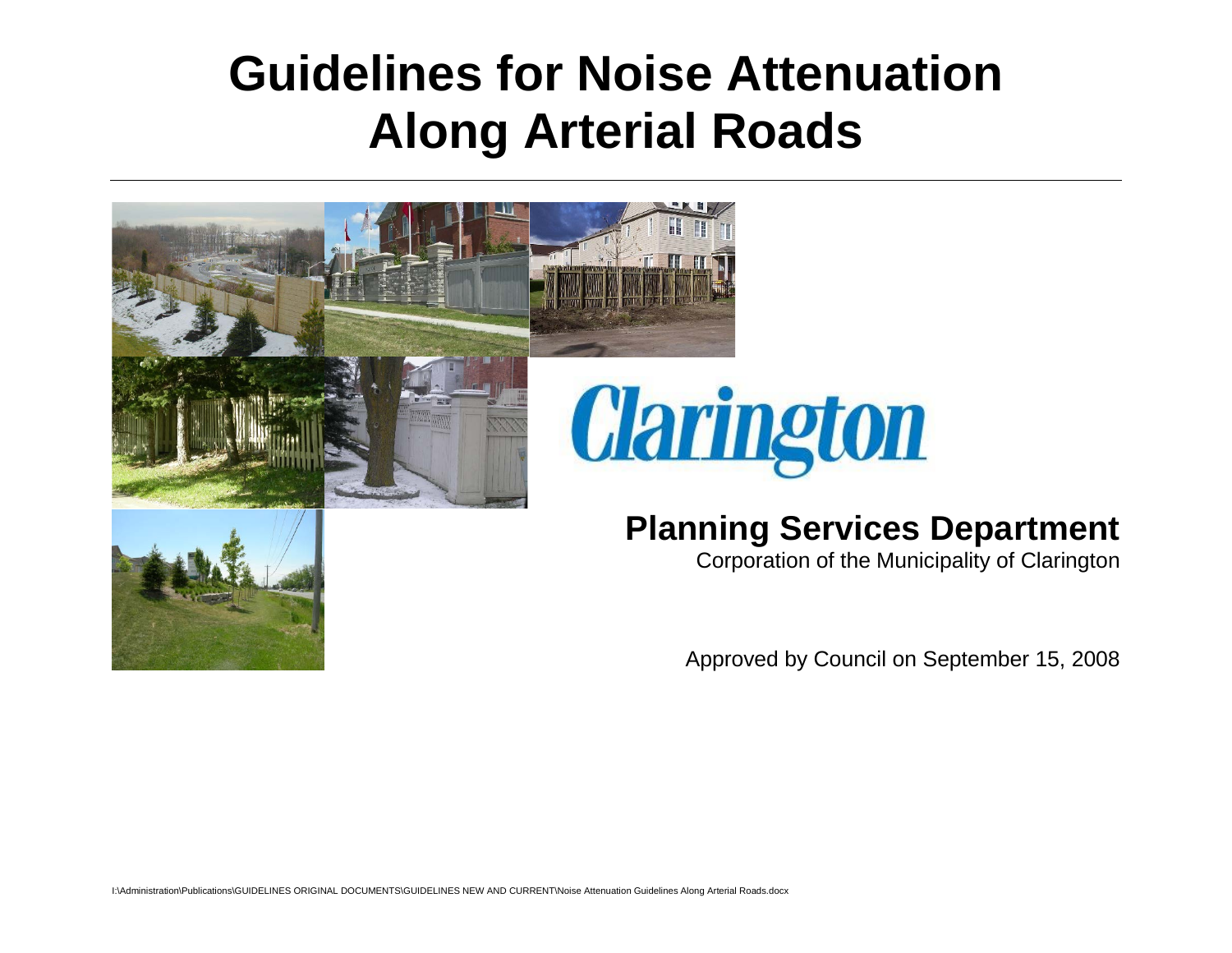# **Guidelines for Noise Attenuation Along Arterial Roads**

## **Table of Contents**

|    | 1.1 |  |
|----|-----|--|
|    | 1.2 |  |
| 2. |     |  |
| 3. |     |  |
| 4. |     |  |
|    | 4.1 |  |
|    | 4.2 |  |
|    | 4.3 |  |
|    | 4.4 |  |
|    |     |  |
|    | 5.1 |  |
|    | 5.2 |  |
|    | 5.3 |  |
|    | 5.4 |  |
|    | 5.5 |  |
|    |     |  |
|    | 6.1 |  |
|    | 6.2 |  |
|    | 6.3 |  |
|    | 6.4 |  |
|    | 6.5 |  |
|    | 6.6 |  |
| 7. |     |  |
| 8. |     |  |
|    | 8.1 |  |
|    | 8.2 |  |
|    | 8.3 |  |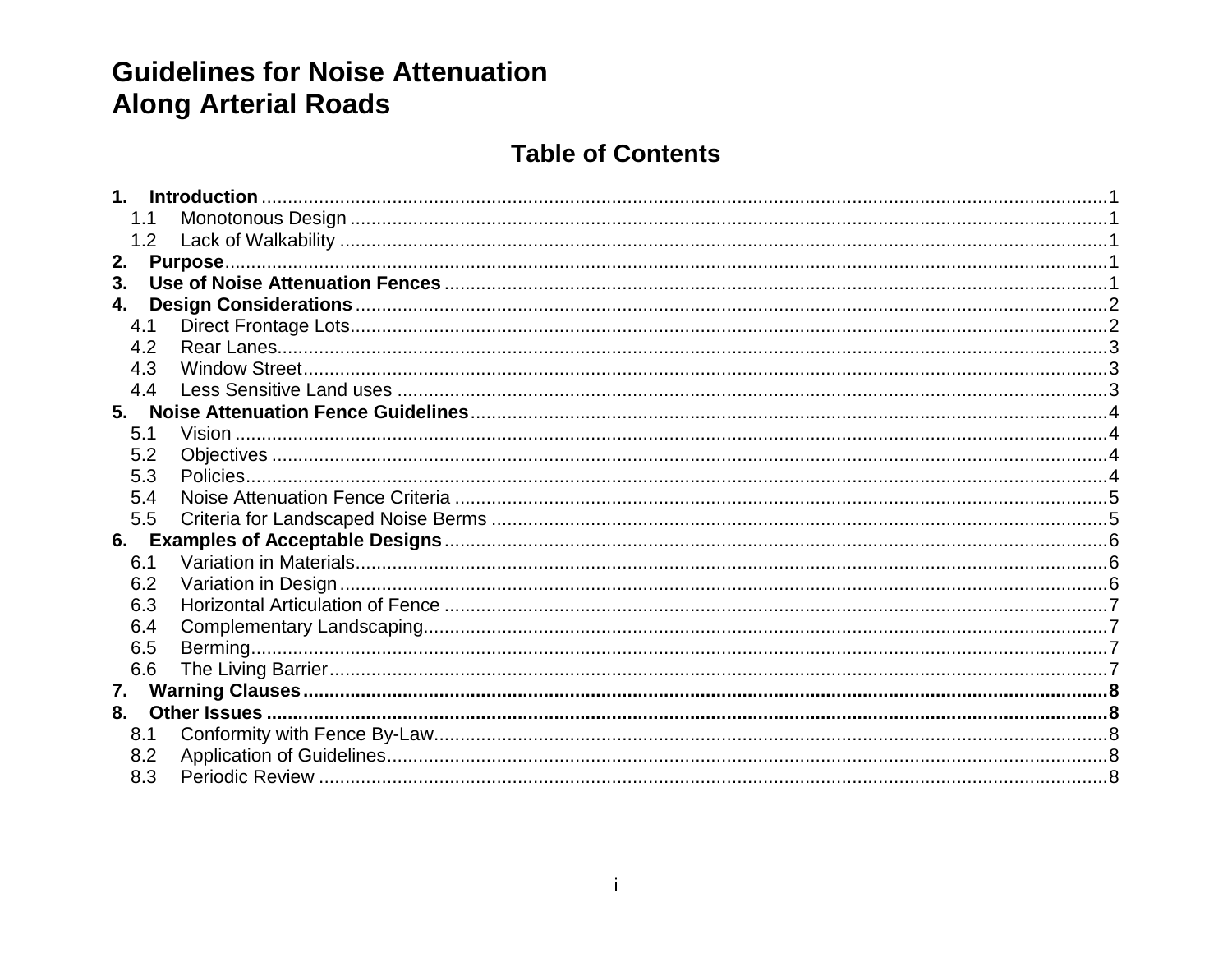# <span id="page-2-0"></span>**1. Introduction**

The Municipality of Clarington is committed to address the need for noise attenuation for new homes while minimizing the use of noise attenuation fencing. Consequently the following Guidelines provide alternative methods of achieving noise attenuation along arterial roads. In the case where fencing is the only option for achieving noise attenuation along an arterial road, these guidelines are also intended to minimize the adverse aesthetic impacts normally created by noise attenuation fencing (i.e. lack of walkability within and between neighbourhoods, monotonous design, long term maintenance etc.). The following images illustrate the potential affects that noise attenuation may have on a community:

#### <span id="page-2-1"></span>1.1 **Monotonous Design**

Noise attenuation fences along arterial roads have the potential to be very monotonous in design, and are in most cases difficult to maintain. Together, monotonous design and lack of long-term maintenance provide for an unaesthetic streetscape.



#### <span id="page-2-2"></span>1.2 **Lack of Walkability**

Noise attenuation fencing along an arterial road can limit the amount of walkability within and between neighbourhoods. Traditional reverse-lotting onto an arterial road would require a direct access to the road. In some cases, residents will provide their own personal access from their rear yards through to the arterial road by constructing a gate, in contravention to Ministry of Environment and Climate Change (MOECC) requirements.



# <span id="page-2-3"></span>**2. Purpose**

The primary purpose of these Guidelines is to achieve more aesthetically pleasing and attractive streetscapes. If the use of fencing is the only option for noise attenuation along an arterial road, these guidelines are meant to ensure that the fencing enhances, and is complementary to the surrounding environment.

Noise attenuation is generally required to achieve noise levels on private property in conformity with MOECC standards. Arterial roads form the edges and boundaries of communities and consequently play a significant role in establishing the image and identity of the community within.

# <span id="page-2-4"></span>**3. Use of Noise Attenuation Fences**

The MOECC requires that outdoor amenity areas of sensitive land uses such as residential development are to be protected against elevated sound levels from adjacent arterial road traffic in excess of 55 dBA. In order to ensure that sound levels in outdoor amenity areas are acceptable to the Ministry, the Region of Durham and the Municipality of Clarington, noise mitigation measures are incorporated into new residential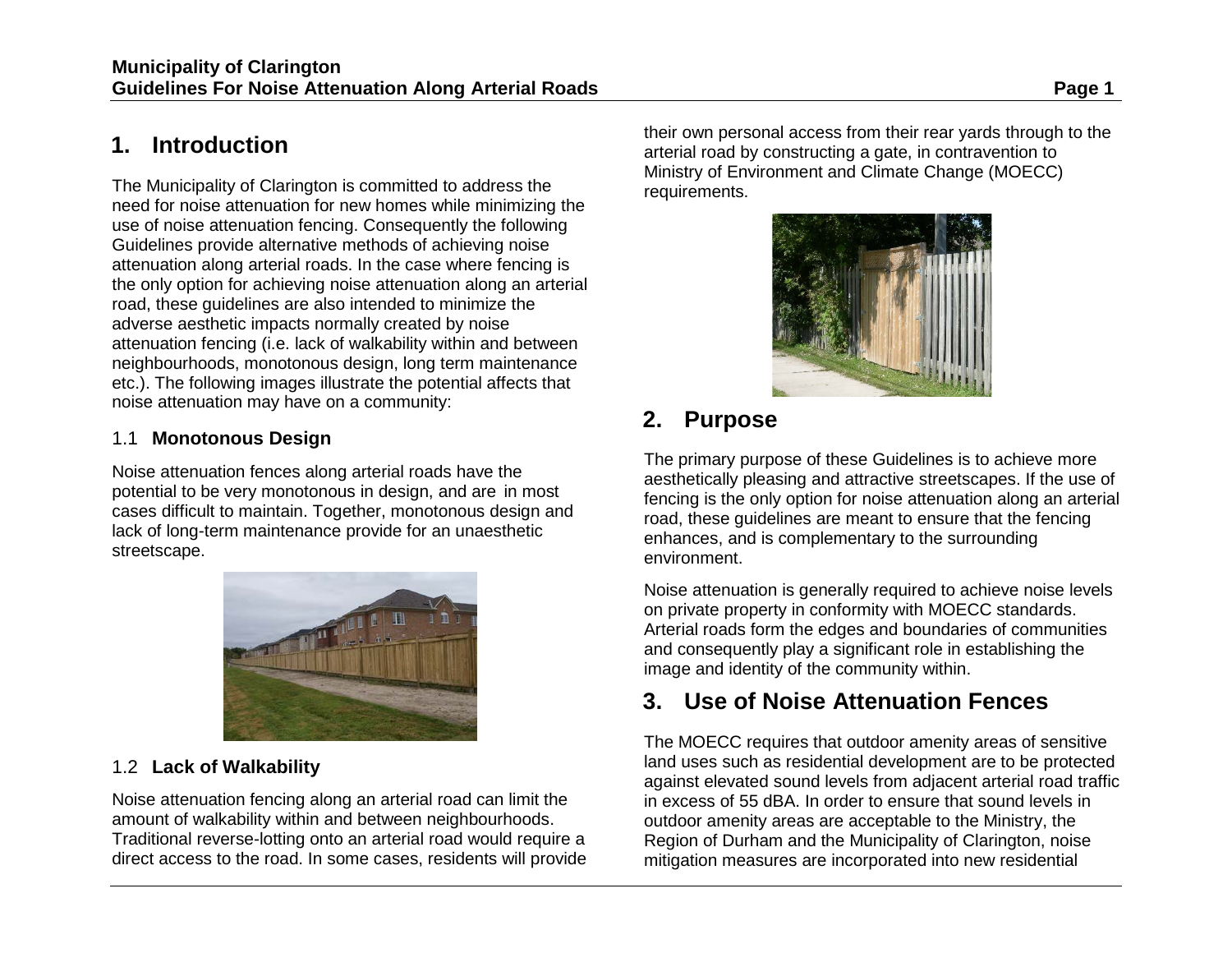developments adjacent to arterial roads.

Mitigation measures can be in the form of physical structures such as walls, fences and berms, or combination thereof. Noise levels in compliance with MOECC standards on private property can also be achieved through alternative measures such as site planning, architectural design and building construction. Figure 1 illustrates a lot fabric for which noise attenuation fencing would be required.



**Figure 1: Traditional Reverse-lotting**

The Municipality of Clarington generally discourages the use of noise attenuation fencing in favour of design solutions. In such cases where alternatives are not a viable option, these Guidelines will suggest methods of building on and enhancing the Municipality's Engineering Services Department's minimum functional standard for noise attenuation fencing.

# <span id="page-3-0"></span>**4. Design Considerations**

In many development cases, the urban fabric can be designed in such a way as to minimize or eliminate the use of noise attenuation fencing. The more commonly used alternatives to

noise fencing that the Municipality encourages are:

- Direct frontage lots
- Rear lands
- Window streets
- Less sensitive land uses

The following is a brief description of them.

## <span id="page-3-1"></span>4.1 **Direct Frontage Lots**

Lots can be zoned to specify that the front yard face the arterial road resulting in the house itself being the noise barrier between the traffic and the outdoor amenity space in the defined rear yard. Alternative driveway arrangements could include shared driveways, or rear garage access from the local road abutting the rear lot line.

#### **Lots Facing Arterial Road**



<span id="page-3-2"></span>**Figure 2: Direct Frontage Lots**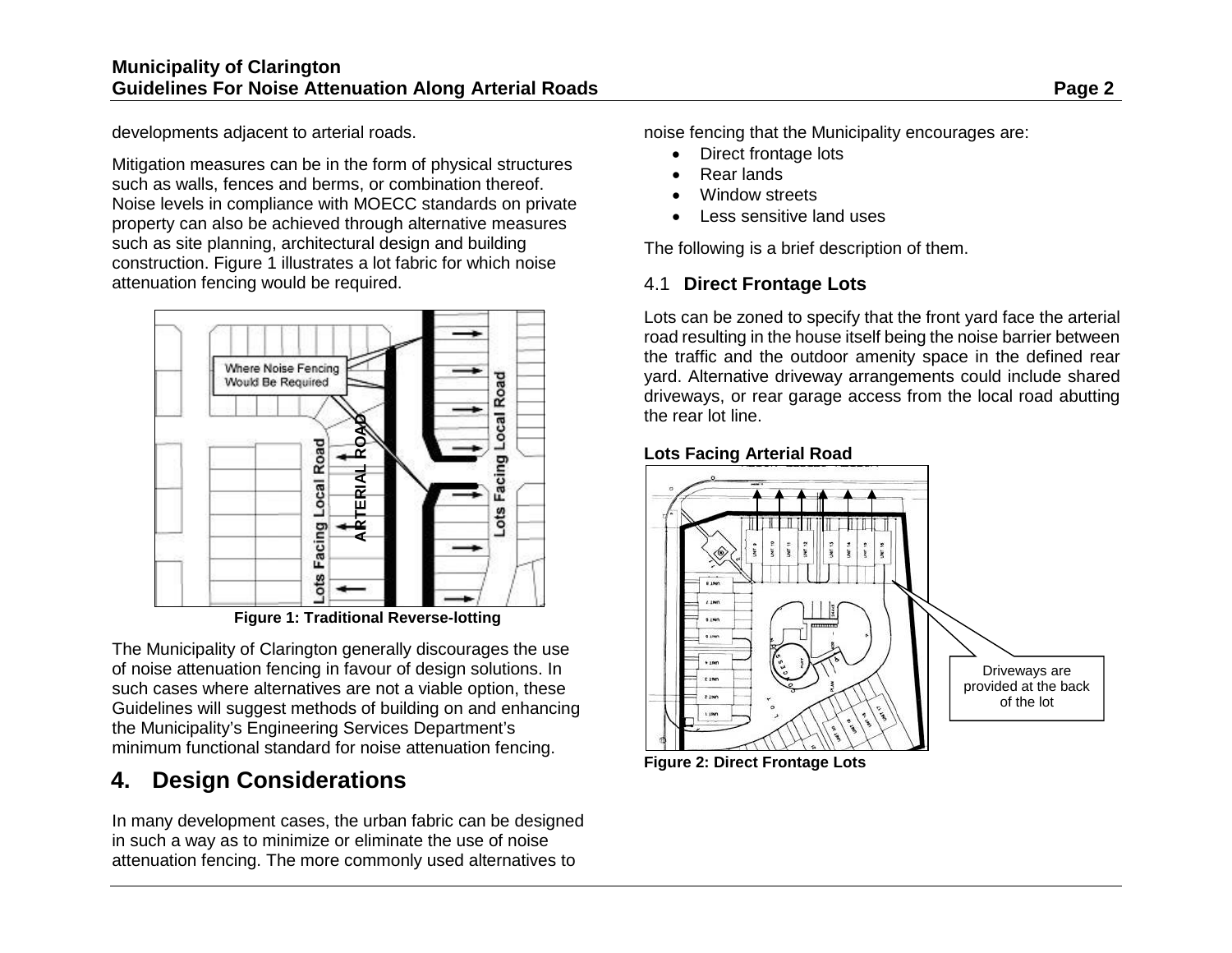#### 4.2 **Rear Lanes**

Rear lanes in residential areas abutting arterial roads would allow the dwellings to front onto the arterial road, eliminating the need for noise attenuation fencing and creating a strong built presence along the street. This would also alleviate access problems along high volume traffic throughways because vehicular access to the lot would be from the rear lane.



**Figure 3: Rear Lane Arrangement**

## <span id="page-4-0"></span>4.3 **Window Street**

"Window Streets" are single-loaded roads adjacent to arterial roads to provide access to individual homes and a visual "window" into the neighbourhood. Designing the local road system to allow for window street or side yards abutting the arterial road creates opportunities to reduce the visual presence of noise attenuation fencing and better define the spaces along the arterial roads. Subdivision design and development should incorporate staggered service road patterns generally limited to one block.



**Figure 4: Window Street Arrangement**

## <span id="page-4-1"></span>4.4 **Less Sensitive Land uses**

Locating less sensitive land uses such as commercial, institutional and open spaces along arterial roads will help to create a productive and attractive streetscape and act as a noise barrier for residential areas behind.



**Figure 5: Non-Sensitive Use Buffer**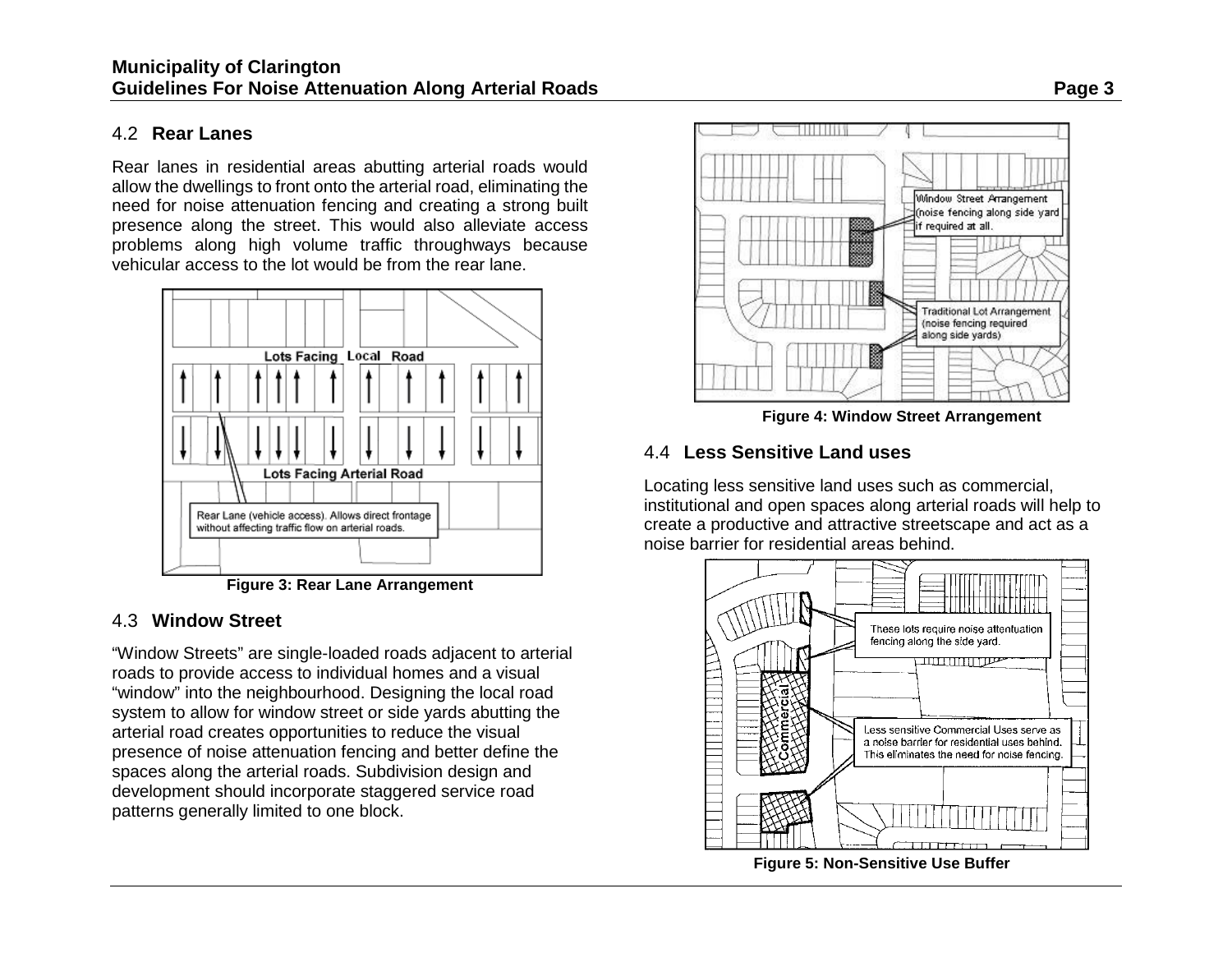# <span id="page-5-0"></span>**5. Noise Attenuation Fence Guidelines**

Once the design alternatives to noise attenuation fencing, as described in Section 4 have been applied to the development of a parcel the following will govern the design of noise attenuation fencing along arterial roads for those areas that require noise attenuation.

#### <span id="page-5-1"></span>5.1 **Vision**

To achieve an aesthetically pleasing and pedestrian friendly streetscape by ensuring that the noise attenuation fencing required adjacent to arterial roads protects residential neighbourhoods from excessive noise and is of the highest reasonable design standard.

#### <span id="page-5-2"></span>5.2 **Objectives**

- 5.2.1 To enhance awareness of the impact of noise attenuation fencing as a significant design element for communities at an early stage of the development process.
- 5.2.2 To encourage the use of design alternatives to noise attenuation fences and only use fencing as a last resort to meet noise attenuation requirements along an arterial road.

#### <span id="page-5-3"></span>5.3 **Policies**

Noise attenuation fencing is the last resort to address noise generated from roads.

When noise attenuation fencing is the only option, the developer/applicant will be required at the draft plan of subdivision application or site plan approval application stage, to identify and justify to the satisfaction of staff in a planning report, the circumstances that make it unreasonable to implement an alternative noise mitigation measure such as those discussed above, in the development. The justification may include the following:

- a. A demonstration of how site constraints place limitations on site design which result in an unreasonable and disproportionate discrepancy in lot or unit yield between a development screened by noise attenuation fencing and a development that is not; and
- b. A comparative examination of the private and public costs of the alternative noise attenuation measures to the costs of erecting, maintaining and replacing noise attenuation fencing.
- 5.3.1 In such cases where Council supports the use of noise attenuation fencing, the developer/applicant will be required to:
	- a. Demonstrate how landscaping in association with a berm and/or noise attenuation fence will create an aesthetically pleasing and pedestrian friendly streetscape while representing the character of the adjacent community and the urban design theme of the development;
	- b. Indicate the cost of long term maintenance of the proposed noise attenuation fencing or structure versus the cost of an alternative design of noise attenuation; and
	- c. Include details for the design, financing, timing of implementation, construction and landscaping of berms and/or noise attenuation fencing within the subdivision, site plan or condominium agreement for the proposed development, with the Municipality of Clarington and the Region of Durham.
- 5.3.2 Detailed design upgrades and decorative columns for noise attenuation fencing should be designed based upon the Municipality's standard noise attenuation fence details as a minimum standard. The design of the noise attenuation fence should be representative of the character of the adjacent neighbourhood.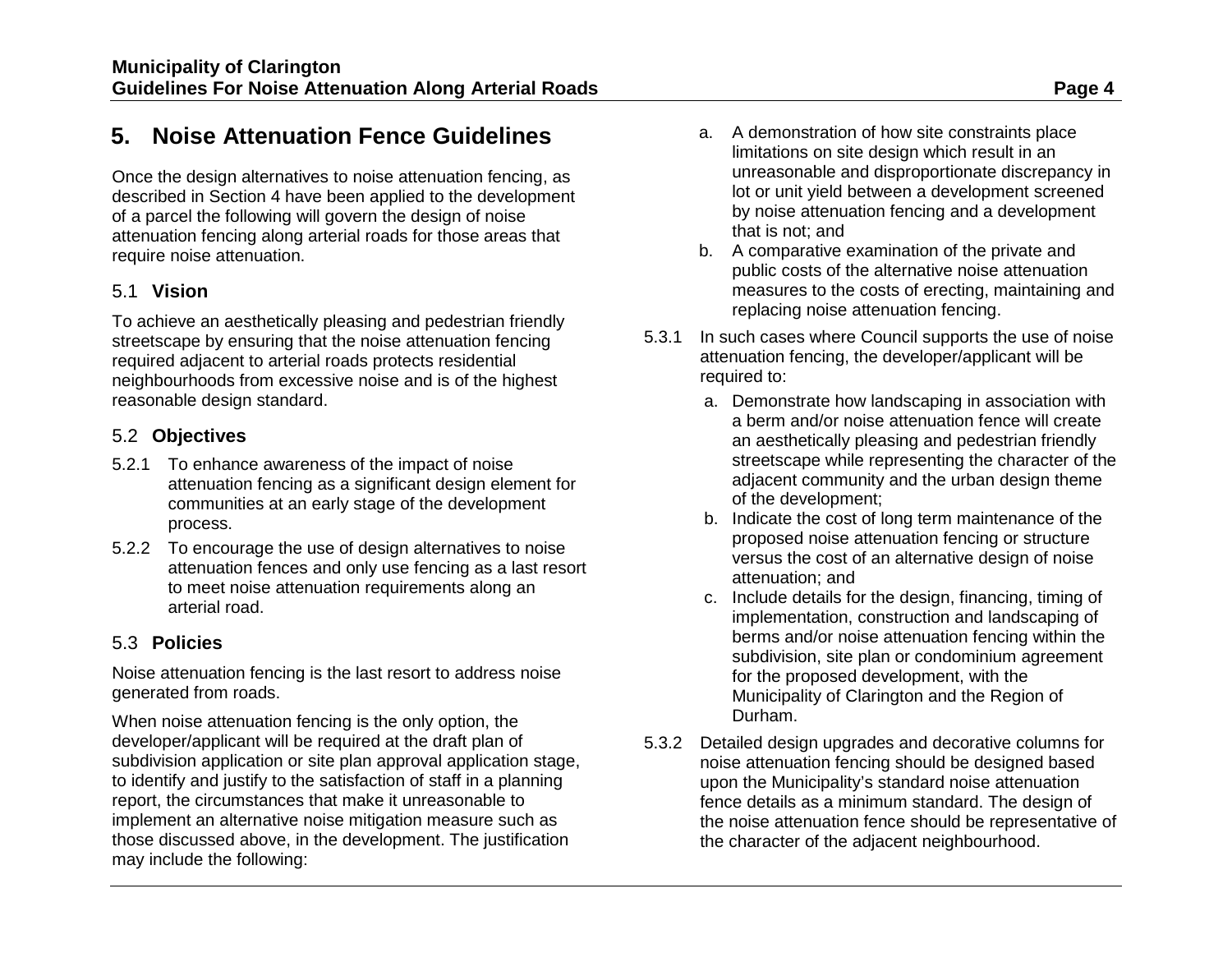- 5.3.3 Noise attenuation fences should provide for a consistent edge and as part of an overall "community theme" concept is should assist in creating a special identity of the community within. Landscaping alternatives to enhance necessary noise attenuation fencing must be low maintenance and may include but is not limited to:
	- a. Multiple rows of trees
	- b. Tree groupings and/or plantings
	- c. Berming in conjunction with noise fencing
- 5.3.4 Landscaped features associated with noise attenuation fencing should include a combination of soft and hard landscape features such as berming or vegetation, to create an appealing edge to the community.
- 5.3.5 Noise attenuation fencing should incorporate a complimentary palette of colours, materials, forms and motifs used throughout the adjacent development.
- 5.3.6 Noise attenuation fencing should be located on the private property no further than 0.3 metres from any lot line.

#### <span id="page-6-0"></span>5.4 **Noise Attenuation Fence Criteria**

- 5.4.1 Noise attenuation fencing shall generally be no less than 1.2 metres and no greater than 2.14 metres in height above finished ground elevation abutting residential areas.
- 5.4.2 The geometry of the noise attenuation fence shall be varied to avoid creating a monotonous streetscape.
- 5.4.3 When noise attenuation fencing is required, the fence shall be located on private property only. Where a fence is articulated to avoid a monotonous streetscape, land dedication may be required to provide adequate space to accommodate such articulated fencing.
- 5.4.4 Noise attenuation fencing shall be compatible in terms

of colours, textures and patterns with the architectural style of the adjacent neighbourhood.

- 5.4.5 Decorative columns and posts will be evenly spaced and coincide with the panels and changes in horizontal alignment of the noise fence.
- 5.4.6 All materials used in the construction of noise attenuation fencing will be durable with a predicted maintenance free life span of thirty (30) years or greater.
- 5.4.7 The Municipal side of the noise attenuation fence is to be landscaped with a combination of coniferous and deciduous trees and shrubs that are salt tolerant, drought tolerant, low maintenance and native to the area.
- 5.4.8 The ideal width for the landscaped buffer associated with noise attenuation fencing shall be 3.0 metres.
- 5.4.9 Noise attenuation fencing may be used in conjunction with landscaped berms to a combined maximum height of 4.5 metres subject to the above requirements.

#### <span id="page-6-1"></span>5.5 **Criteria for Landscaped Noise Berms**

- 5.5.1 Landscaped noise berms shall be no greater than 3.0 metres in height.
- 5.5.2 The maximum slope gradient shall be 3:1, meaning 3 metres of base to 1 metre of height.
- 5.5.3 Landscaping and/or the noise attenuation feature shall be articulated or varied every two to three metres to avoid monotony in its appearance.
- 5.5.4 All noise berm materials must be low maintenance.
- 5.5.5 The Municipal side of the noise berm is to be landscaped with a combination of clustered coniferous and deciduous trees and shrubs that are salt tolerant, drought tolerant, low maintenance and native to the area.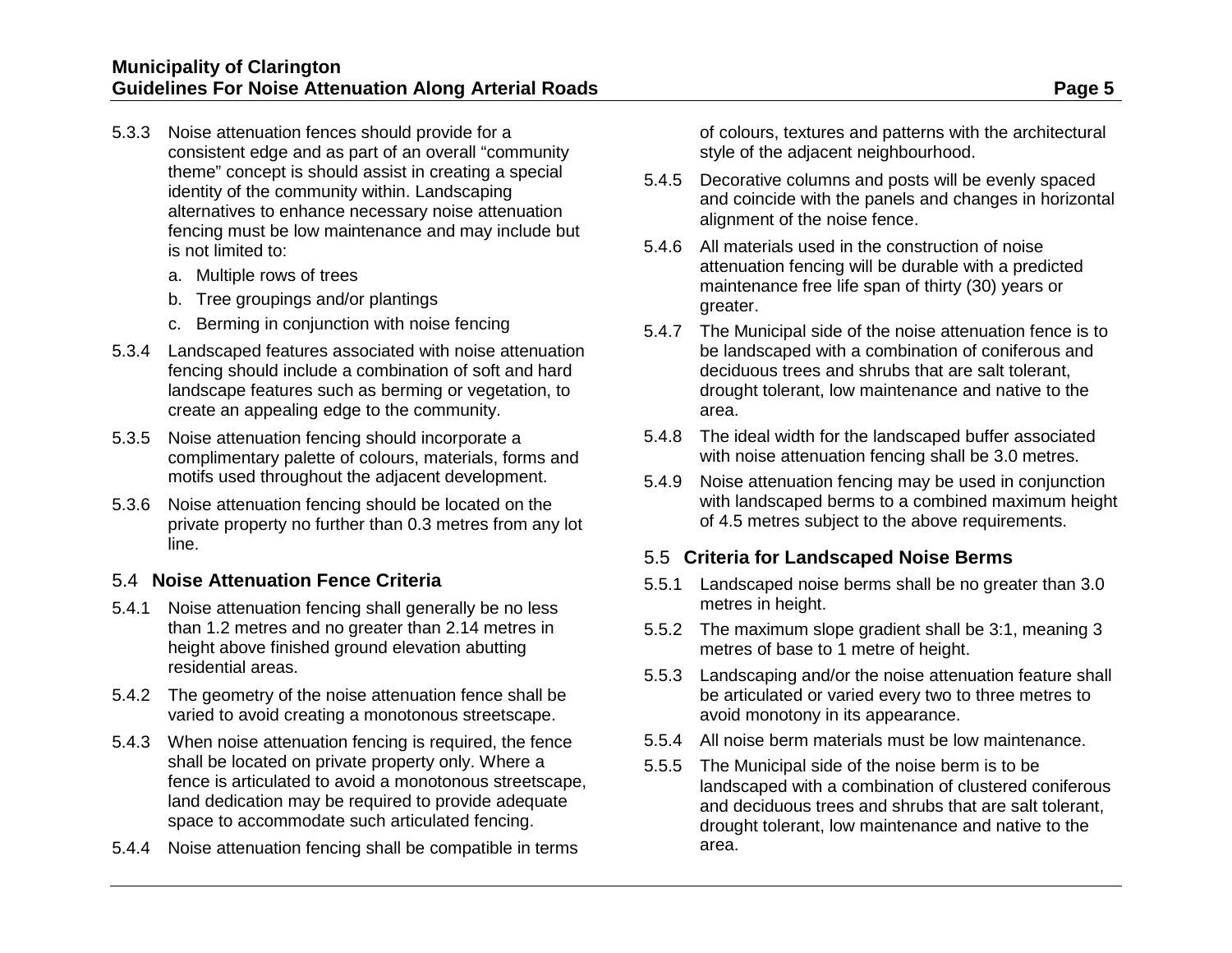- 5.5.6 The landscaping area along the noise berm must be low maintenance and shall provide the following:
	- a. Clusters of plantings spaced at intervals appropriate for the length of the fencing
	- b. Plant material spacing and staggering shall be appropriate to the species and the scale and nature of the noise attenuation feature.
- 5.5.7 Plant material should be located at the base of the slope in order to take advantage of gravitational runoff and avoid drying out of plant material.
- 5.5.8 The side slope of a berm in the vicinity of large trees is to be terraced to trap water for water conservation purposes.
- 5.5.9 Naturalization of the noise berms side slope with tall grasses, wildflowers etc. is encouraged to create an herbaceous layer.
- 5.5.10 All plantings shall be in accordance with the planting policies contained in the Municipality of Clarington's Landscape Design Guidelines for Site Planning and shall be approved by the Municipality of Clarington.
- 5.5.11 Landscaped noise berms may be used in conjunction with decorative noise attenuation fencing.

# <span id="page-7-0"></span>**6. Examples of Acceptable Designs**

## <span id="page-7-1"></span>6.1 **Variation in Materials**



Variation in materials helps to combat the canyon-like effect of noise attenuation fencing on arterial roads. Texture variation creates visual interest and breaks up the monotony of a lengthy noise attenuation fence. This effect is illustrated in the pictures on the following page.

## <span id="page-7-2"></span>6.2 **Variation in Design**

The addition of elements such as decorative columns will help to create a visual balance against the strong horizontal line characteristic of noise attenuation fencing.



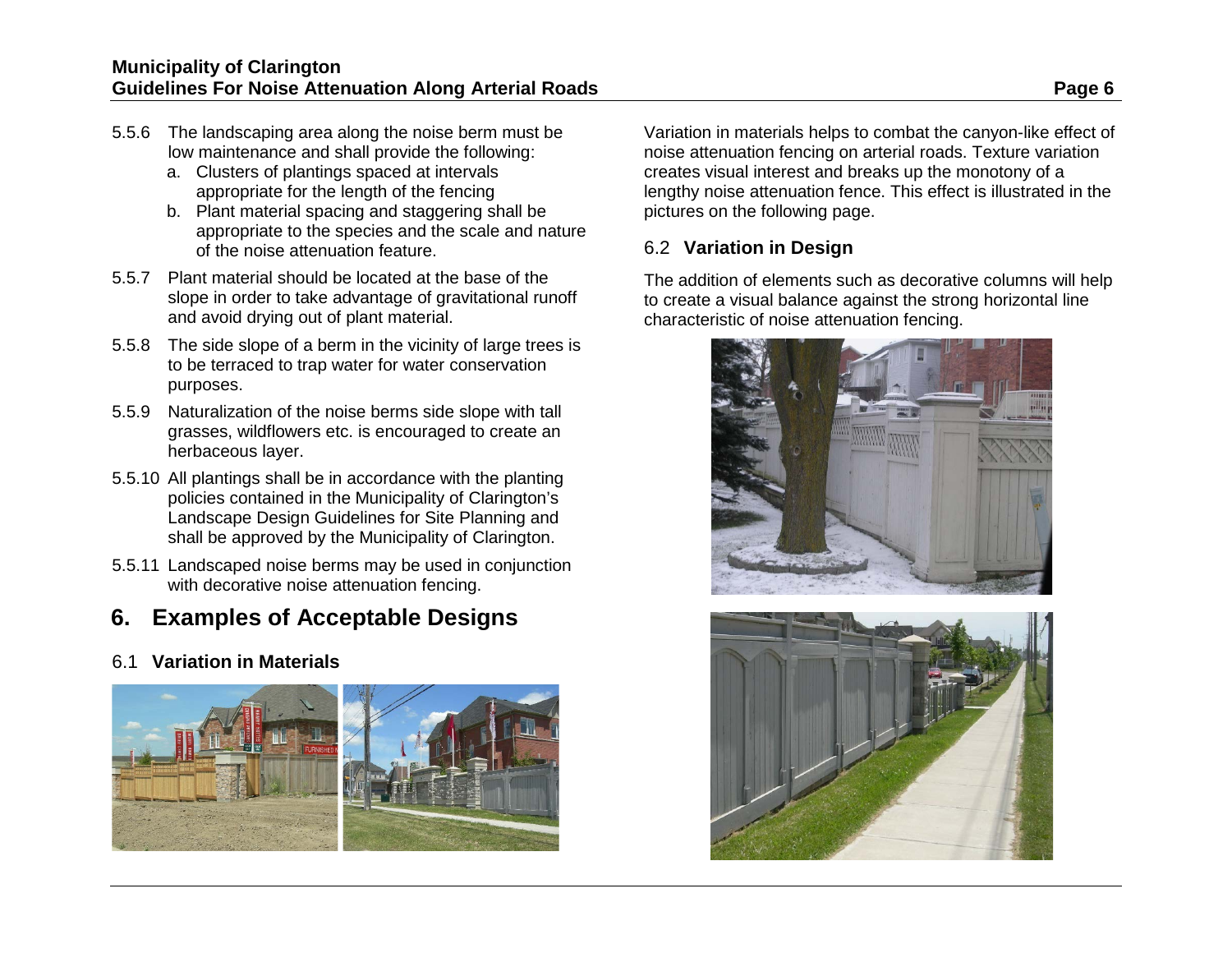#### <span id="page-8-0"></span>6.3 **Horizontal Articulation of Fence**

An effective method for reducing the visual impact of noise attenuation fencing is by articulating or jogging the line of the wall created by the noise attenuation fence. This will help to reduce the perceived height of the fence as well as break up the monotony of a lengthy noise attenuation fence. It will also create pockets which may be used for planting. Ultimately, the articulation helps to increase the free standing strength of the noise attenuation structure.



## <span id="page-8-1"></span>6.4 **Complementary Landscaping**

Plantings can be an effective means of emphasizing vertical lines in a noise barrier which creates a more balanced visual appearance.



## <span id="page-8-2"></span>6.5 **Berming**

Berms can be used in conjunction with noise fencing to reduce the apparent height of the wall. The straight line of the fencing may also be lessened by varying the height of the berm in relation to the constant height of the fence. The noise attenuation fencing should always terminate with a berm that is approaching the same height as the fence in order to blend into the surrounding landscape.





## <span id="page-8-3"></span>6.6 **The Living Barrier**

Living barriers are increasingly recognized as an aesthetically pleasing and environmentally-friendly alternative to conventional noise attenuation fencing. They integrate seamlessly into the natural environment and provide effective sound absorption by complying with MOECC requirements. Living barriers also provide several ecological benefits such as absorbing CO<sub>2</sub>, filtering pollutants, alleviating storm water runoff and stabilizing surrounding soil.